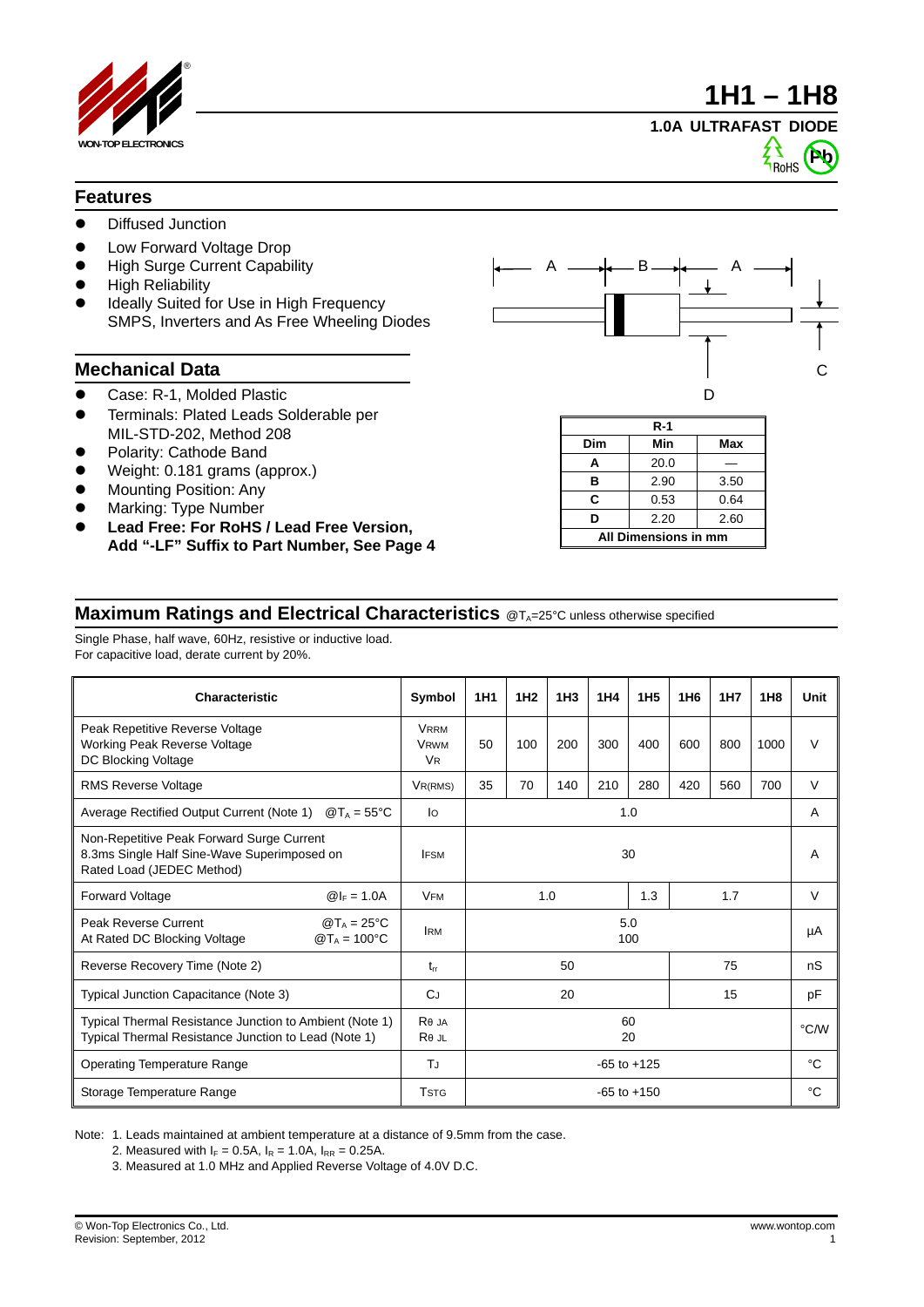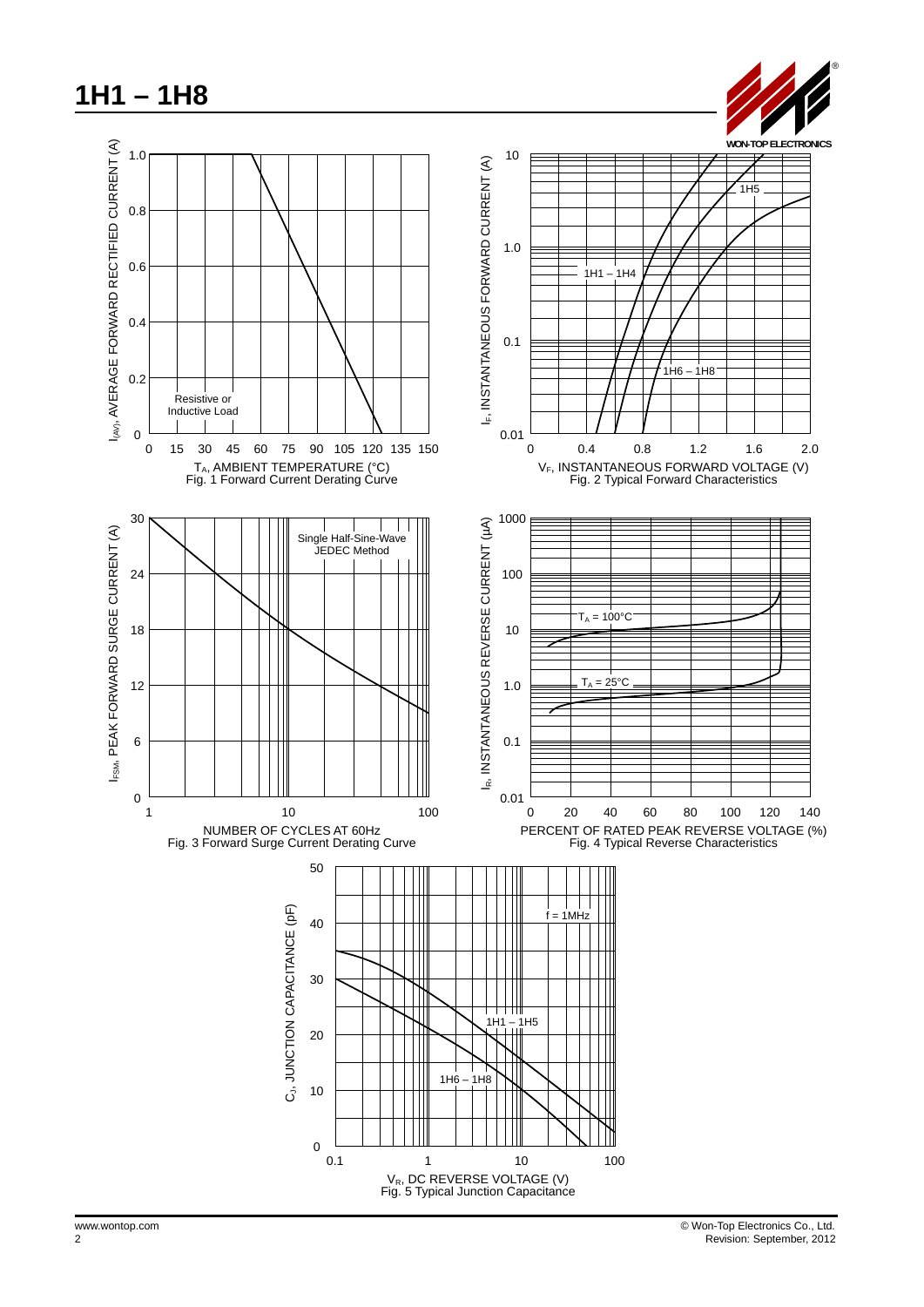

## **MARKING INFORMATION TAPING SPECIFICATIONS**



#### **PACKAGING INFORMATION**



**BULK**  $\begin{array}{|c|c|c|c|c|c|c|} \hline \end{array}$  198 x 84 x 20  $\begin{array}{|c|c|c|c|c|c|} \hline \end{array}$  1000  $\begin{array}{|c|c|c|c|c|c|} \hline \end{array}$  459 x 214 x 256  $\begin{array}{|c|c|c|c|c|} \hline \end{array}$  50,000  $\begin{array}{|c|c|c|c|c|c|} \hline \end{array}$  18.5

**Note:** 1. Paper reel, white or gray color. Core material: plastic or metal.

2. Components are packed in accordance with EIA standard RS-296-E.